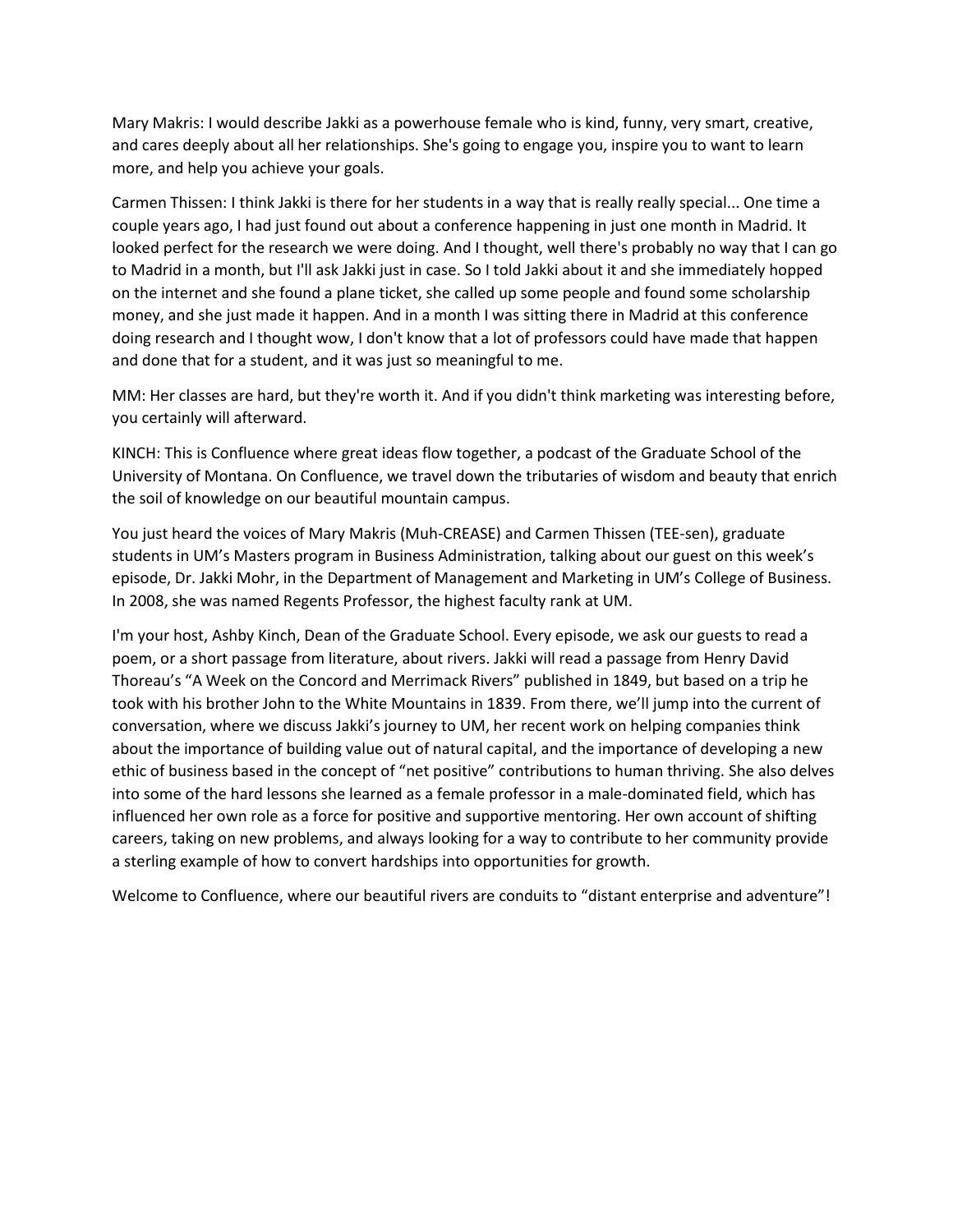Jakki Mohr: I'm reading today from Henry David Thoreau, "A Week on the Concord and Merrimack Rivers."

The sluggish artery of the Concord Meadows steals unobserved through the town, without a murmur of a pulse beat, a huge volume of matter ceaselessly rolling through the plains and valleys of the substantial Earth, making haste from the high places of the earth, to its ancient reservoir, the murmurs of many a famous river on the other side of the globe reach even to us here, as to more distant dwellers on its banks. And I trust I may be allowed to associate our muddy but much abused Concord River, with the most famous in history, the Mississippi, the Ganges, and the Nile, whose journeying atoms from the Rocky Mountains and the Himalaya have a kind of personal importance in the annals of the world. The heavens are not yet drained of their source. Rivers must have been the guides which conducted the footsteps of the first travelers. They are the constant lore, when they flow by our doors to distant enterprise and adventure. They are the natural highways of all nations, not only leveling the ground and removing obstacles from the path of the traveler, quenching his thirst, and bearing him on their bosoms, but conducting him through the most interesting scenery, the most populous portions of the globe, and where animal and vegetable kingdoms attain their greatest perfection.

AK: Thank you for joining us, Jakki.

JM: Thank you for having me.

AK: It's so great to see you in person. Of course, COVID has been hard for everyone that way, we haven't seen all of our friends. And you and I have known each other a really long time. So it's just fantastic to be able to make this connection and talk again. And I can't tell you how happy I am that you told me that you're a fan of Henry David Thoreau. What does he mean to you as a writer? Why? What's the connection?

JM: For me, the writers who are naturalists who situate their work in the natural world, they always have spoken to me in some way. I think growing up being outside was such a fundamental part of my growing up that I just resonate with writers who situate their work in the outside world.

AK: And so tell us more about that. You grew up in Idaho. And I mean, this passage is amazing on a lot of levels. But one level is just the river. I mean, we have that here in Missoula. We have this river that runs through it, you know, in the famous book by Maclean. But there's rivers all over the west, that kind of anchor communities. What's your connection?

JM: Yeah. So growing up in Boise, we had the Boise River and of course, Idaho is famous for the Frank Church River of No Return Wilderness Area that was designated a wilderness area during my time there. And it's a very iconic trip that most people growing up in Idaho take at some point. In fact, my brother still takes a 21 day, self guided float trip every year down the Salmon with a group of his friends, and it's just something that when you grow up out west, floating on the rivers is part of your growing up experience.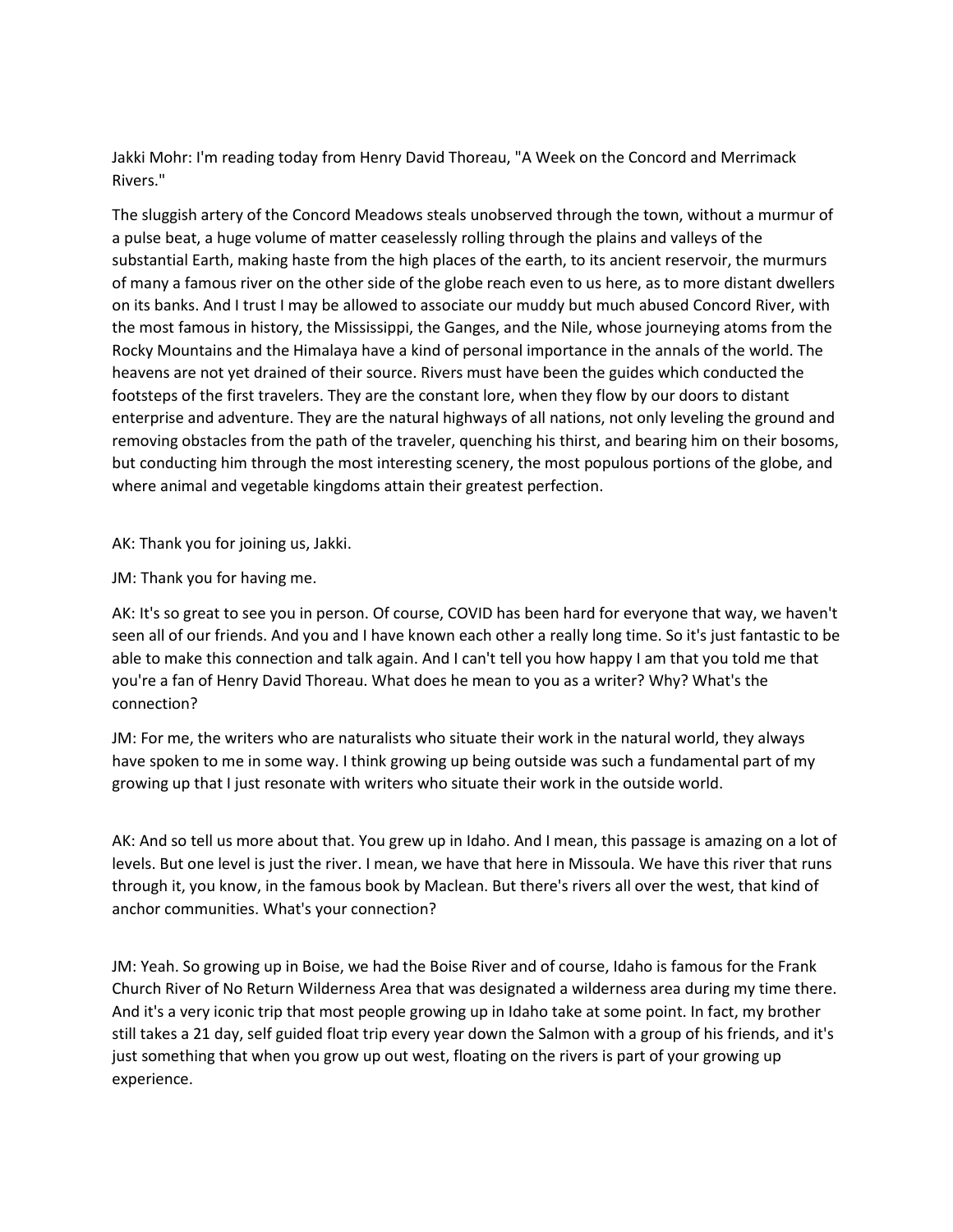AK: Yeah, it's part of the culture, it's threaded in. And this passage came to my mind and it's got, its resonant with what you just said. It's based on a trip that Thoreau took with his brother John up in the White Mountains. And the text was published until 10 years later. And so what came out of it is a very Thoreauvian discussion of rivers in a kind of philosophical sense. And I love this passage, because it captures all of that, the number of ways that a river means right, it means it's got this natural function, but it's, you know, by the end of the passage, we're in sort of metaphysical you know, the heavens and, and then, you know, we're in this practical world, it's it's commerce, it's exchange. It's all these other components that make rivers vital to human economy and human society and civilization.

JM: The other thing that I like about this passage is it's very much grounded in what I'm doing in some of my current research, which is this idea of how rivers, ultimately, we need to take care of them because they take care of us. And it says that this is a very famous but much abused river very much like our own Clark Fork River.

AK: Right in 1839, right? So, you know, and we have this local history of our much abused river, and you've been here for 25 years. And you know, just in our time here, I've been here 19, there's been dramatic changes, you know, we can watch it year after year getting cleaner, the dams coming out. And all that comes, all the good that comes from that.

JM: Yeah. And of course, living on the Rattlesnake and watching that dam come out this summer was also interesting, and seeing how they're working to repair some of the riparian areas up there.

AK: Yeah, yeah. So the repair work. It's such a that is a good segue kind of into your journey. And we're going to come back to kind of recent research, but tell us about your your journey. How did you end up, how did you end up a professor of marketing? What was the journey that took you there?

JM: Well, again, having grown up in Boise, I did attend Boise State University. And I had a, just an amazing professor there, who I just so admired his rigor and his high expectations of the student work. And I worked pretty closely with him for a long period of time, and based on that decided to go and get a Master of Science, in marketing. And so I went to Colorado State for that.

I always had a dream of working in Silicon Valley. HP is a very iconic company growing up in Boise. They had the laser printer division there during my early years, and I had an internship during college. And so when I graduated from my master's, I did move to work for HP in Silicon Valley. Right at a really exciting time. It was at 1983, which is when the personal computer was introduced as a consumer device, and it was HP's first foray into the consumer market, as opposed to selling engineering workstations.

AK: Wow. So you're just right there at the ground floor.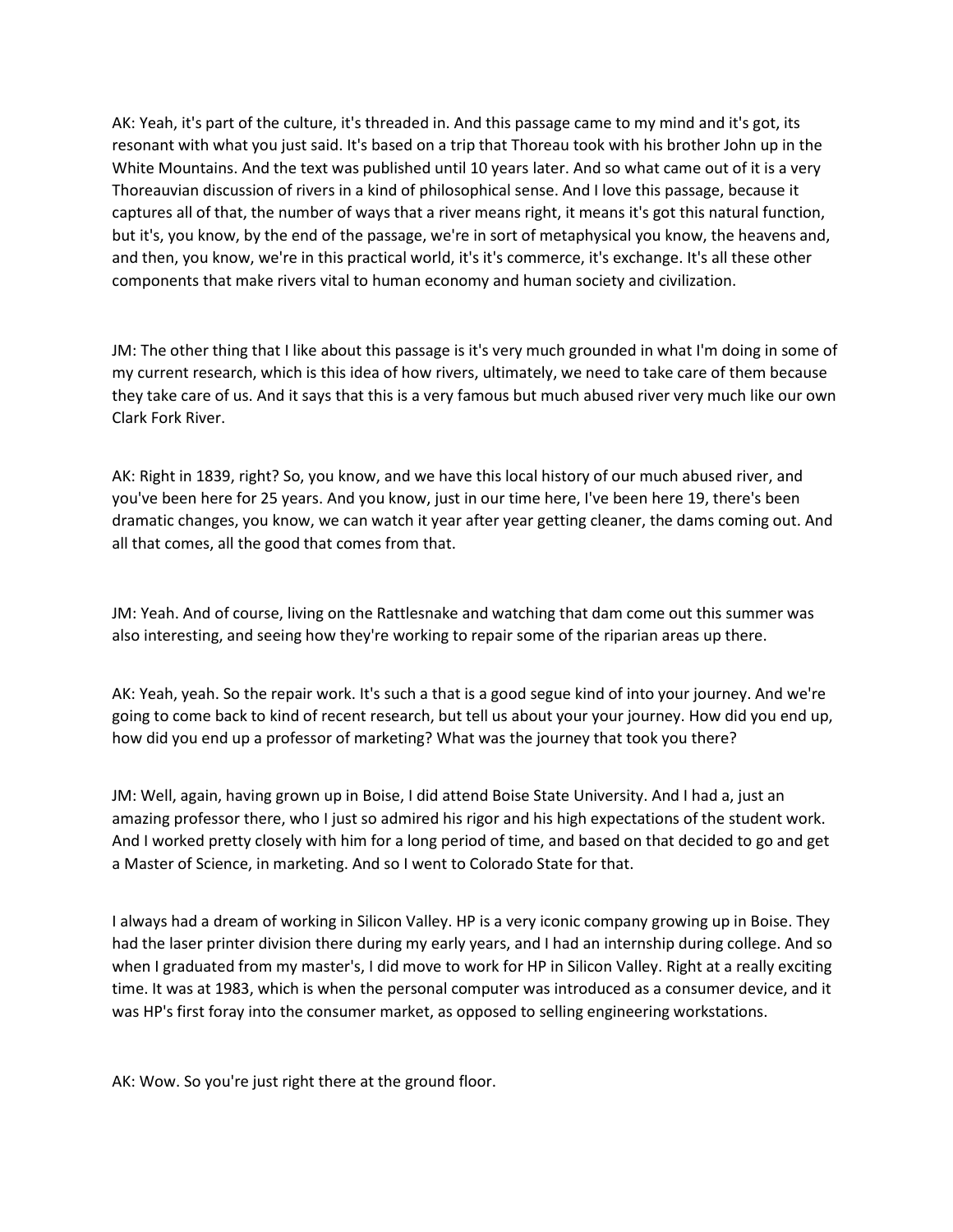JM: Exactly. And again, coming from Boise and moving to, you know, everybody now calls it the valley. But to be there in 1983, when things were just getting started, it was a crazy period of time. And I'm really grateful I had that part of my journey. And I was just never happy living among all the wealth and the materialism and competing with, you know, 6 million people to go to Yosemite on the weekends.

AK: So that was already kind of a problem for you even, you know, in the 80s, you already kind of sensing that sense of a crowd and the pressure of being around people.

JM: 100%, yeah. And so I was laid off from my job. And I had already applied to go back to get a PhD. And so you know, sometimes things happen for a reason. And so the writing was on the wall for me, and it was a choice of do I stay in California to go to graduate school? Or do I go to the San Francisco of the Midwest, which is Madison, Wisconsin, and get my PhD there?

AK: That's a good one. I haven't heard that one before. I've heard a lot of other things about Madison, but not San Francisco of the Midwest. It's also one of the greener capitals, you know.

JM: I have to tell you coming from San Francisco, once I got there, there was nothing like San Francisco about it. It was the context of the Midwest, and it was a liberal city. But there was no comparison to San Francisco.

AK: Yeah, yeah. Interesting. And so there, you studied business, you got your PhD. But by that point, you already kind of knew you would do an academic career. In other words, you already made a decision, that that's the route you wanted to take.

JM: Yeah, again, going back to my master's years at Colorado State University, I was a TA there. And one of my professors unexpectedly died during the course of the semester. And somebody thought it was a good idea to ask me to take over his classes, because I was probably the one most familiar with what was going on in them, even though I had no business teaching the subject matter. And I really enjoyed the experience of teaching in a way that I had never ever considered before. And so that definitely was in the back of my mind as I moved to Silicon Valley and thought, hey, you know, more education won't hurt. I can always go back to industry, but this will open up a few more pathways for me professionally.

AK: Right. So yeah, that's what makes business kind of interesting, right? Is that, that further credential doesn't sort of foreclose going back into business and working in the private sector and, and then merging the two. And that's kind of where your research kind of went right? That is your earliest phase of your career was focused on communications, and especially thinking about disruptive technologies, in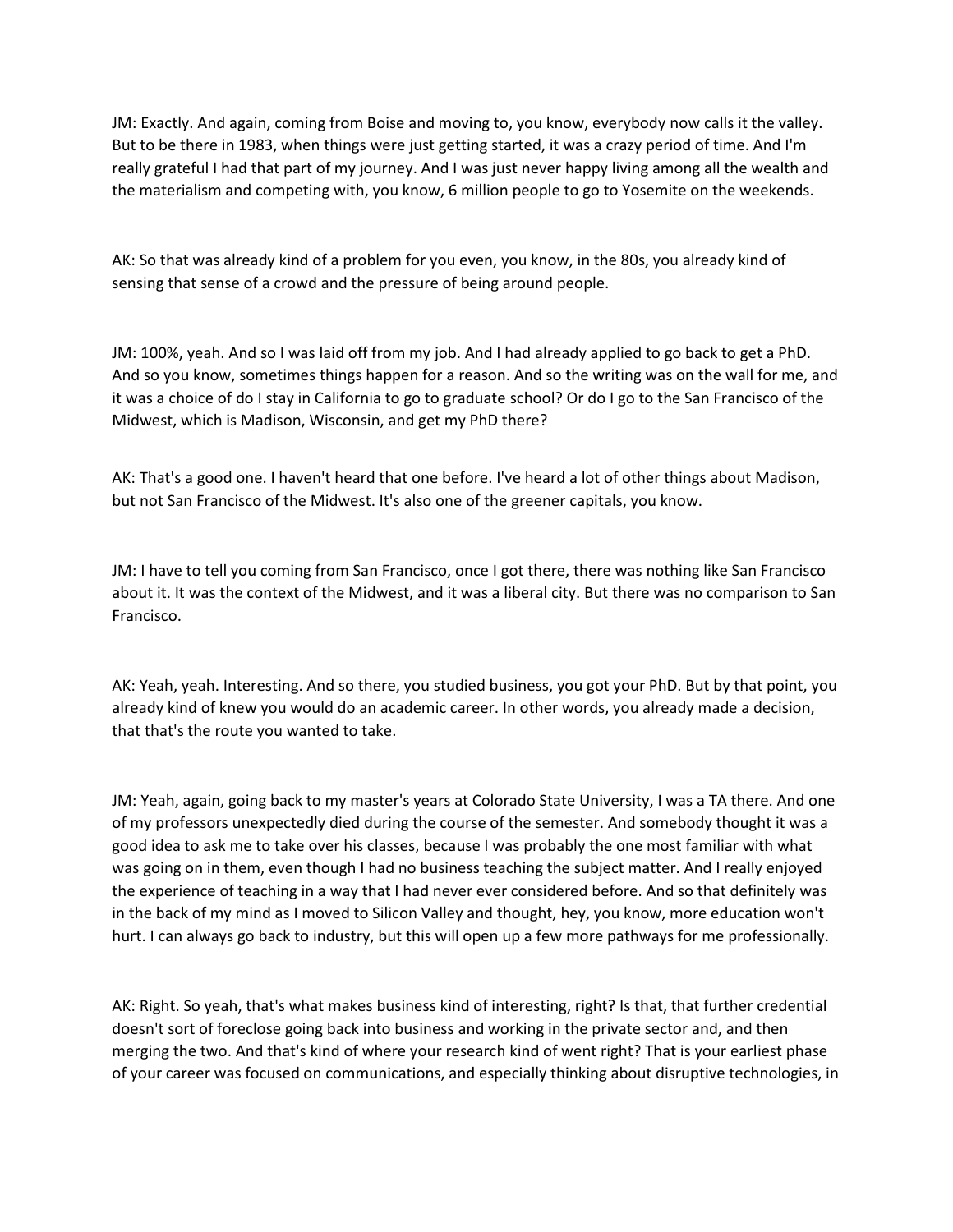the context of how how they get to market and how companies kind of figure out ways to take this disruptive technology out into a larger market.

JM: Yeah. In fact, in marketing, we have a sub discipline that's called "go to market strategies." And so when I was working on my dissertation research at the University of Wisconsin, I had family friends who worked at IBM, and they funded my dissertation research, because at the time, again, think back to the late 1980s, if you could, IBM was making a huge shift in product strategy in order to enter the personal computer market. And when you're selling \$300,000 mainframes compared to \$3,000 PCs, you have to change your go to market strategy, because you know, it's not profitable otherwise. So IBM actually funded my dissertation research to understand what would be the issues they faced, as they decided to totally fundamentally rethink their go to market strategy from the IBM Big Blue sales reps, to going through independent retailers throughout the country. And it was really a remarkable opportunity for a doctoral student to have that kind of a database to work on.

AK: It's an amazing opportunity. And I think I'm fascinated about this from the standpoint of kind of the conceptual underpinnings of innovation so that you know, you're in an industry that's changing rapidly, always changing rapidly, right? So what's driving that innovation is new ideas within engineering and in the subtext of, you know, semiconductor production and Moore's law, right, that there's all these pressures in the technology side. But what I mean, I guess I want to ask this as a question, you know, what does a marketing professor bring to the table? That's a kind of different way of thinking about that same set of problems? And what are the kind of concepts and theories that underpin it?

JM: Yeah, that's a really great question, especially because in technology and disruptive innovation, we often do think of the technological underpinnings that drive those inventions. And that's certainly critically important. And we see that today with a bunch of new technologies coming down the pike in terms of quantum computing, and biomaterials and foundries for rethinking the way we build and develop medicines, for example. And the fact is a marketing perspective is critically important, because marketing reflects the needs of the marketplace and what customers need and want and are willing to pay for. And that includes not only consumer marketers, of course, people who are going to be selling products to you or me, but more importantly, business customers. And those business customers have huge risks on the table every time they change the approach to doing business. And companies don't have a huge appetite for risk. And that pragmatic orientation towards how will this technology help me run my business better, is a huge barrier. Because they don't see the technological benefits. They just want the business benefits.

AK: Yeah, so the trade off there for a new technology could be huge. It could be changing all of their practices soup to nuts. And so they need to see what that payoff is going to be, and they need to know what it is.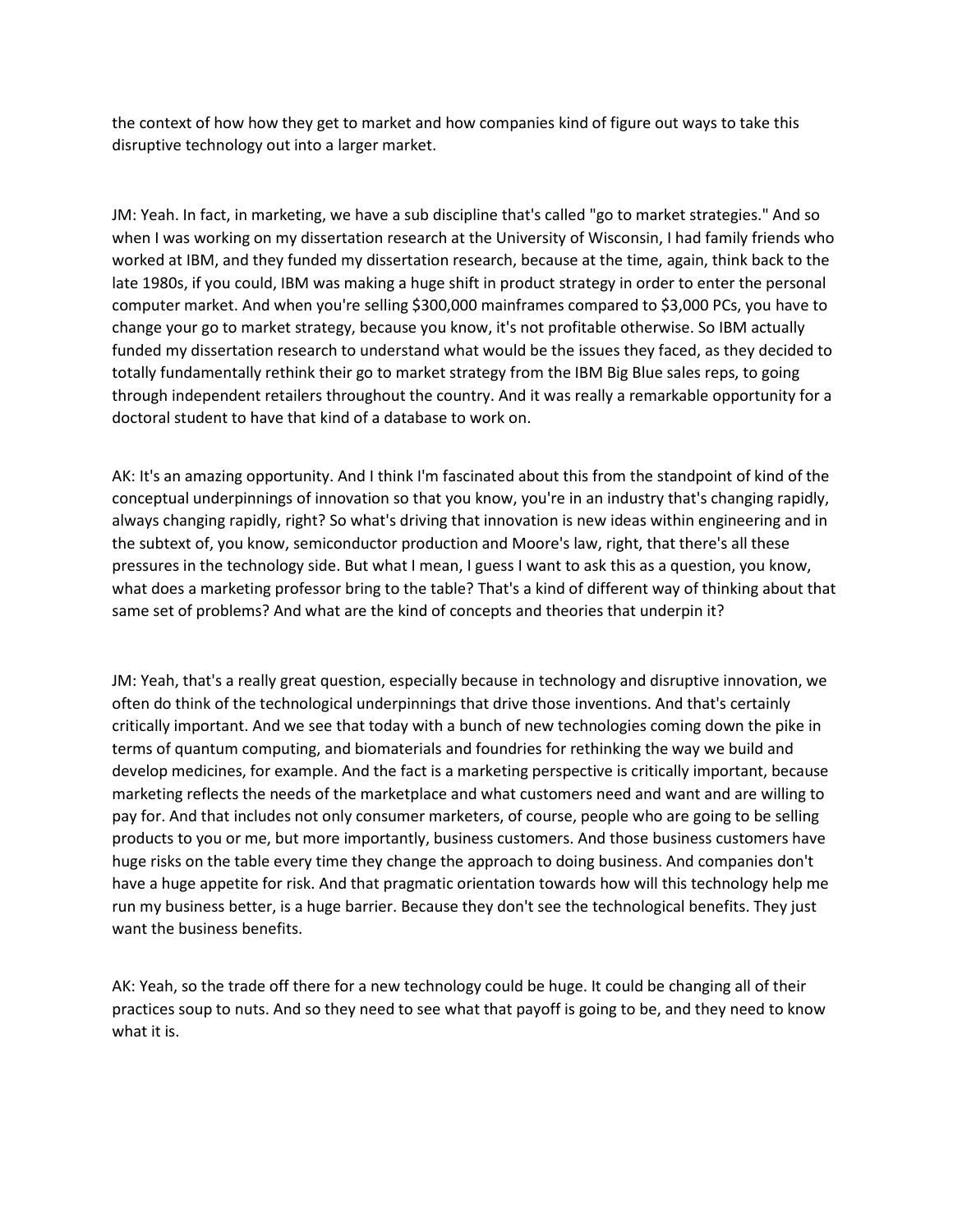JM: More importantly, it's the sale of technology to business customers, where the real opportunities frequently are, but those businesses face a lot of barriers to changing the way they do business. And they want to know in advance, if the technology that they're going to be purchasing is actually going to help them either make more money or save more money. It's not the technological properties alone that are appealing to more pragmatic business adopters.

AK: Yeah, and I find it fascinating that your work recently has kind of been taking that model but shifting it into sort of environmental theory. And I want to drill down on this because I think it's fascinating conceptually, that on the one hand, you just said sort of business are conservative, so are humans, right? Most humans are not wanting to change their fundamental behaviors without a huge incentive to do so. And that's where we find ourselves with environmental change. It's very hard to sell a broad public on the need. So how has your, I mean, I kind of want to ask this two different ways sort of how has your research shifted in this area? What drove that shift? And what is it like to do that work here at Montana in particular, you know, on Confluence we really like to talk about interdisciplinary collaboration. I know that's been really, really important to this shift in your own work.

JM: Yeah, sure. So, about 10 years ago now, 2010, I was working on the third edition of my book on marketing of high technology products and innovations. And I'll just be really honest, my heart wasn't in it. And I just...

AK: The first two editions, your heart was in it. But number three...

JM: Ha ha, yeah, it was hard to get motivated. And some of it was the concerns that I had personally about seeing how our climate was changing. And again, this was early in that process. And my recognition that business was a major culprit in the problems that we were facing. And as a marketing professor, there's all this pressure to engage in tactics that, you know, grow revenue, without concern or disregard for the environmental impacts. And I was becoming increasingly uncomfortable with that in living my own values as somebody who likes to get out into nature and really believes that we have to live in harmony with nature as a human species. And so I decided in the third edition of my book, and I had to convince my co authors to go along with this, that all the examples we would use would be in the service of technology and innovation for either social or environmental benefit. And so we premiered some really early technologies that now people take sort of for granted. So for one thing, we looked at life straws, which are water filtration devices for people to use, where they can't afford to have clean drinking water. That's a pretty common device now, you know, 10 years later. And at that time, I decided I would build some bridges across campus. We have a top notch forestry program, biology program, wildlife biology, and I just felt like business should not be separate from that research that's happening on this world class campus. And so I spent a lot of time having coffee during my sabbatical with different scholars on campus, and asking them questions about how did change happen in their disciplines? And what were the barriers to getting better solutions to things like polluted rivers in place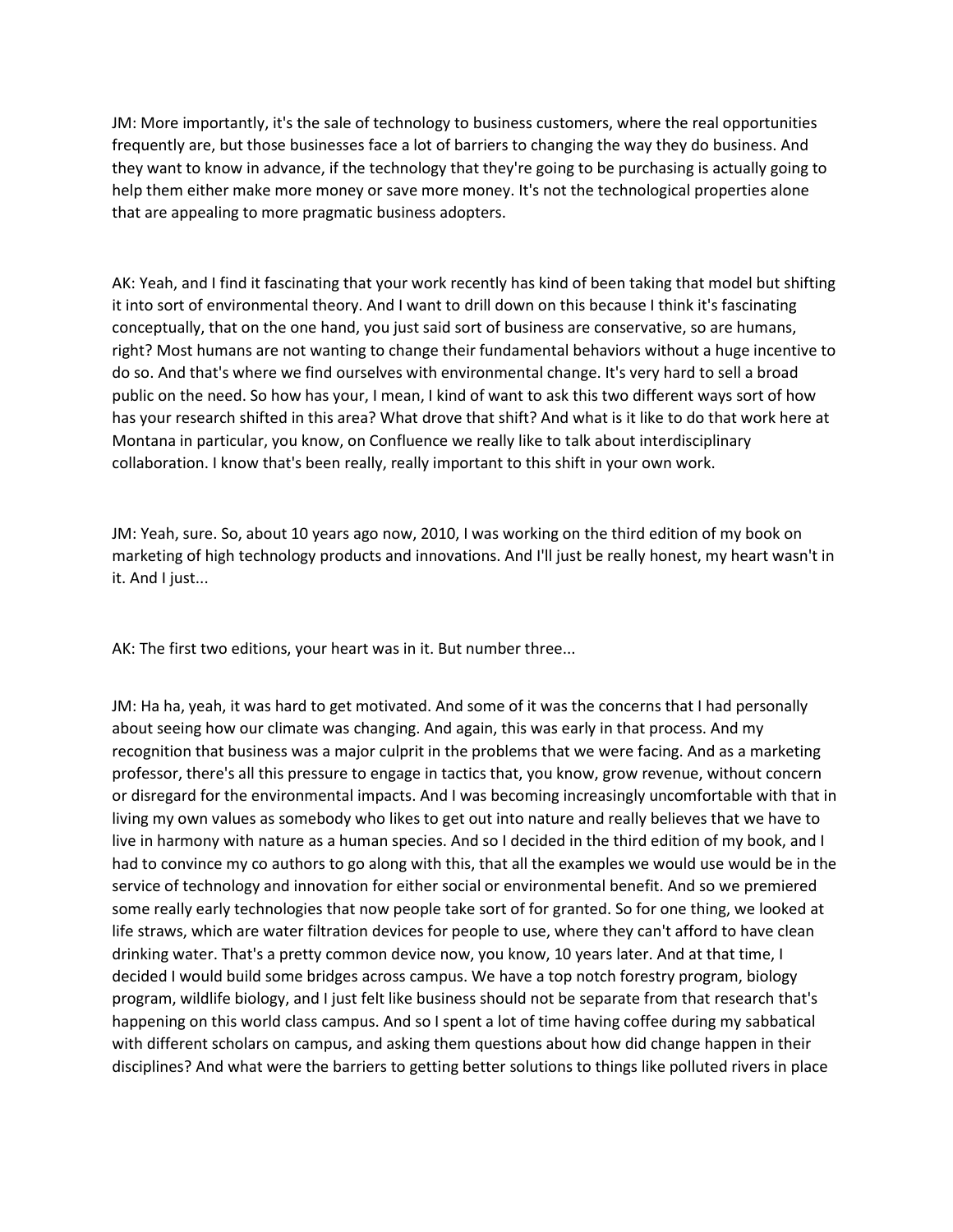on the ground? And that led to just really delightful collaborations on the Clark Fork River to bring more of an innovation perspective to why is it so hard to get this work done on the ground?

AK: That's fascinating, so so that they're those coffee, I'm really, you know, curious about how those kinds of conversations go down. Because I think part of what we try to do on Confluence actually is sort of elevate what a good intellectual ecosystem looks and feels like, right? A lot of us work in our offices and work on our publications. But a lot of the magic happens actually over coffee, and in situations where you want something from them, and they may not know it, but they're eventually going to get something back from you. Right? So could you kind of drill down into one of those connections that you made with a professor and how it kind of worked out?

JM: Yeah. So one of the first coffees that I had was with Ric Hauer. He is...trying to think the best way to describe his research, he uses airplanes to fly over wilderness areas using a type of radar, I think it's called LIDAR to actually measure ecological attributes. And so he's pretty high tech. Which speaks right away to me. And he was starting a new program called the systems ecology program, which was designed to be both a depth program in terms of a scientific area, for example, you know, aquatic ecology or something, but also a breadth program where the students who were trained in that field could understand the context in which those barriers would be surface to change on the ground. So that could include science, communication, journalism, legal issues around you know, endangered species, business, for example, because the business context, the spending on restoration to improve degraded areas is in the billions of dollars. And so to me, it's a fundamental business problem as much as anything. And so he was so warm and welcoming and invited me to present my research on innovation and how it might change the lens the way that ecologists were looking at barriers to changing the way ecology was practiced on the ground. And based on my presenting my research, people were really eager to learn more about how marketers look at behavior change, and how different strategies we use in business could actually drive behavior change in context other than buying and selling products.

AK: Yeah, and the behavior change part of business, I think is a super important thing for the broad listener and broad public to know about. That so much of the research is actually grounded in sort of behavioral psychology, you know, business, you know, there are certain fields that are kind of like, this is a meta discipline, it can draw on a lot of different theoretical underpinnings, but for marketing in particular, that's behavioral psychology. It's, you know, what people want, what are their desires? And how do we understand those desires? And sometimes the market gives us really clear information about that, sometimes it doesn't, right, sometimes you have to shift the market too, and when there are values that aren't, let's say, endogenous to business, you got to bring them in and make it a part of that. So that's part of your work, or part of your work is valuation of natural resources. Can you talk a little bit about how that interfaces with behavioral change, like what are we trying to accomplish by getting the broad public to think about putting a value on natural resources?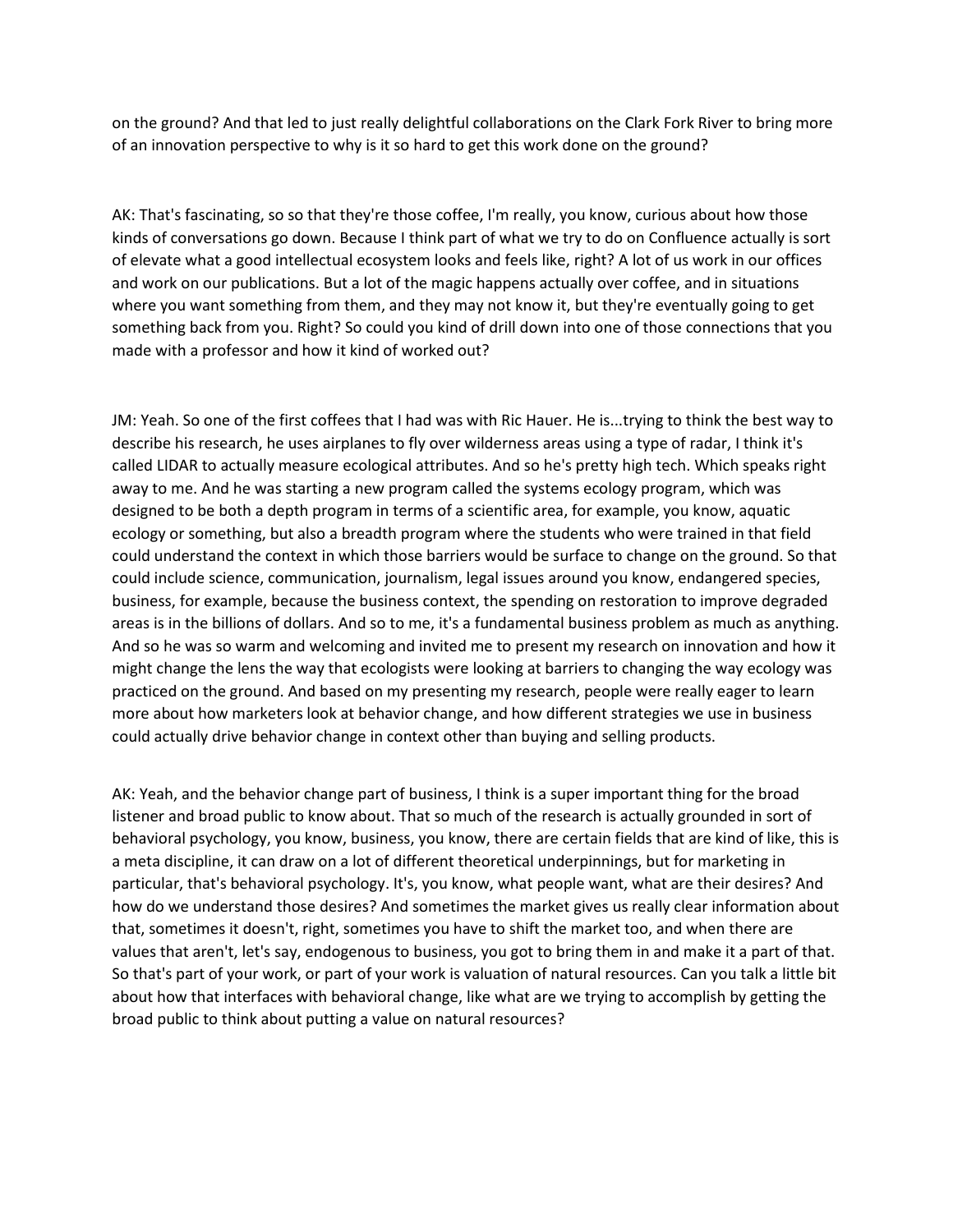JM: Absolutely. So interestingly, yesterday, in my class, we were talking about why isn't business doing a better job of using artificial intelligence to help identify patterns in consumer behavior, which is kind of a classic marketing problem. But the guest speaker I had, his name is Christopher Penn, he runs a company called trusted insights. And we're using his book this semester called "AI for Marketers." And in the course of that conversation, he said, the fact is, accounting decisions rule the company. Because everything at the end of the day depends on how a company reports its profitability to its shareholders. And that's true even for nonprofit organizations, they still have an executive board that they have to show the bottom line. It's true for private companies, family owned companies. And to me, I jumped in. And I said, that resonates so strongly, because my research on companies who want to do better by the environment in terms of bringing sustainable innovations to the market that actually are less polluting and more environmentally friendly. If they don't pencil out from an accounting perspective, it doesn't matter how brilliant they are.

## AK: Right.

JM: And so that led to a research project with a student of mine to study, why don't companies actually account for their impacts and dependencies on nature? They have to report risk mitigation strategies to their investors. The biggest risk they face right now is

AK: Environmental degradation.

JM: Exactly.

AK: Climate change, which is going to disrupt business and supply chains. And yeah.

JM: Yeah. And so we're seeing that increasingly in the investor community, but we're not seeing it in the strategic decisions that companies are making about what they're doing. And as a result, I partnered with an organization called the Capitals Coalition. In business, we talk about human capital, financial capital, physical assets as capital. Well, there's this thing called natural capital, all forms of capital can have a valuation put on them that is in monetary terms, dollars and cents. And so Carmen and I studied 20 top companies around the world, from a sustainability perspective, talked to their finance directors, sustainability directors, just it's a small world sort of moment. But the sustainability director of the Kering Corporation that makes Puma and Gucci was one of my students at the University of Colorado in Boulder.

AK: Wow.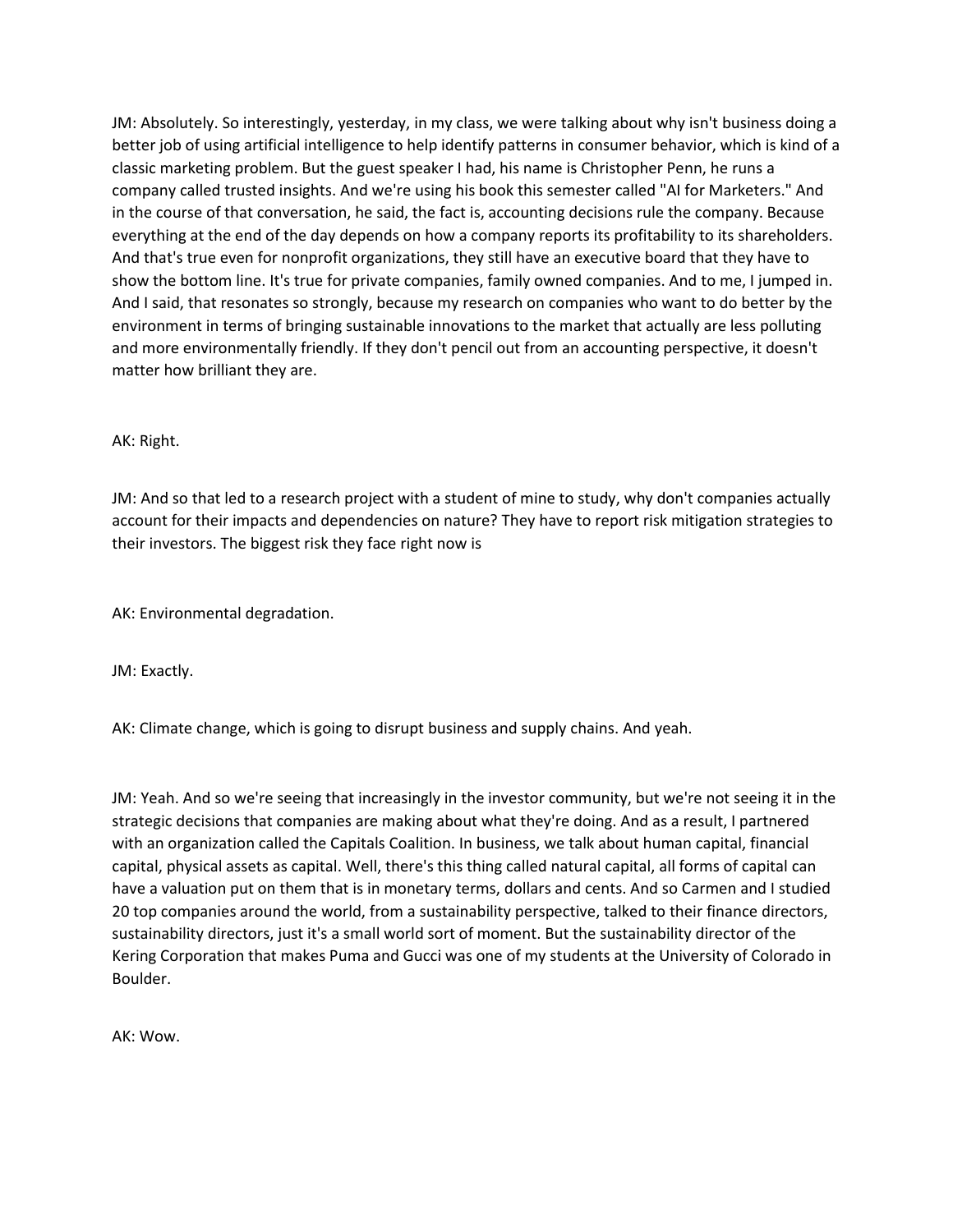JM: And so calling, you know, the chief sustainability officer and finding we had that connection was just mind blowing to me. But we interviewed these people. And we said, we know sustainability is important to you, what are the barriers you're facing in getting those metrics put on your financial and accounting books? They pretty much said, until it's required, it's a nice to have thing. And so accounting runs the show, and I feel like we need more forward looking mandates around what is required for companies to report.

AK: Well, that's a great segue into this concept of net positive, which has now become quite current. And you know, it's topical in any number of ways. I mean, Glasgow, is I guess it is still technically ongoing. When this gets released, it will be long in the rearview mirror. But, you know, there's a lot of talk about shifting our rhetorical and conceptual understanding from net zero, which is really about carbon, right? It's about carbon neutrality to this notion of net positive, what are the restorative things we need to do for the environment, but also more broadly? In here, I'm thinking about this book that Paul Polman and Andrew Winston wrote, "Net Positive," which is globally, what does the business contribute to human well being? So part of that is going to be the environment. And that's the area you're working in. But it's this broader sort of default switch, we're trying to switch our understanding, to not just getting kind of negative consumption of dropping carbon emission, but a positive conception of what business can do to sort of promote positive values. Talk a little bit about what that shift is all about, and what where it's accomplishing that goal and where it's not.

JM: Yeah, that's a great question. And from my perspective, forward looking businesses set an aggressive goal to be carbon neutral a decade ago, and those innovators and leaders in the space are now forging new ground to actually be restorative or regenerative to the environments in which they operate. And I just want to say that while all these companies who attended the COP26, in Glasgow, are trying, and governments are trying to set ambitious goals to be net zero by 2050, it's like, that is too late. They should be setting a near term goal for...

AK: 2030.

JM: 2025.

AK: Yeah, yeah.

JM: And getting after it. And so while those companies are still trying to figure out how to be net zero, the leaders are moving to what's called net positive. So here in town, as you know, we have the Biomimicry Institute, which is a nonprofit organization and the consulting arm Biomimicry 3.8. They actually have a consulting practice that's focused on working with the largest companies in the world, to help them develop what are called environmental performance standards, where they measure how much clean water will we be returning after we build a factory that takes up you know, what previously was farmland or a forest land. What are we going to be doing to actually purify the air so that we leave it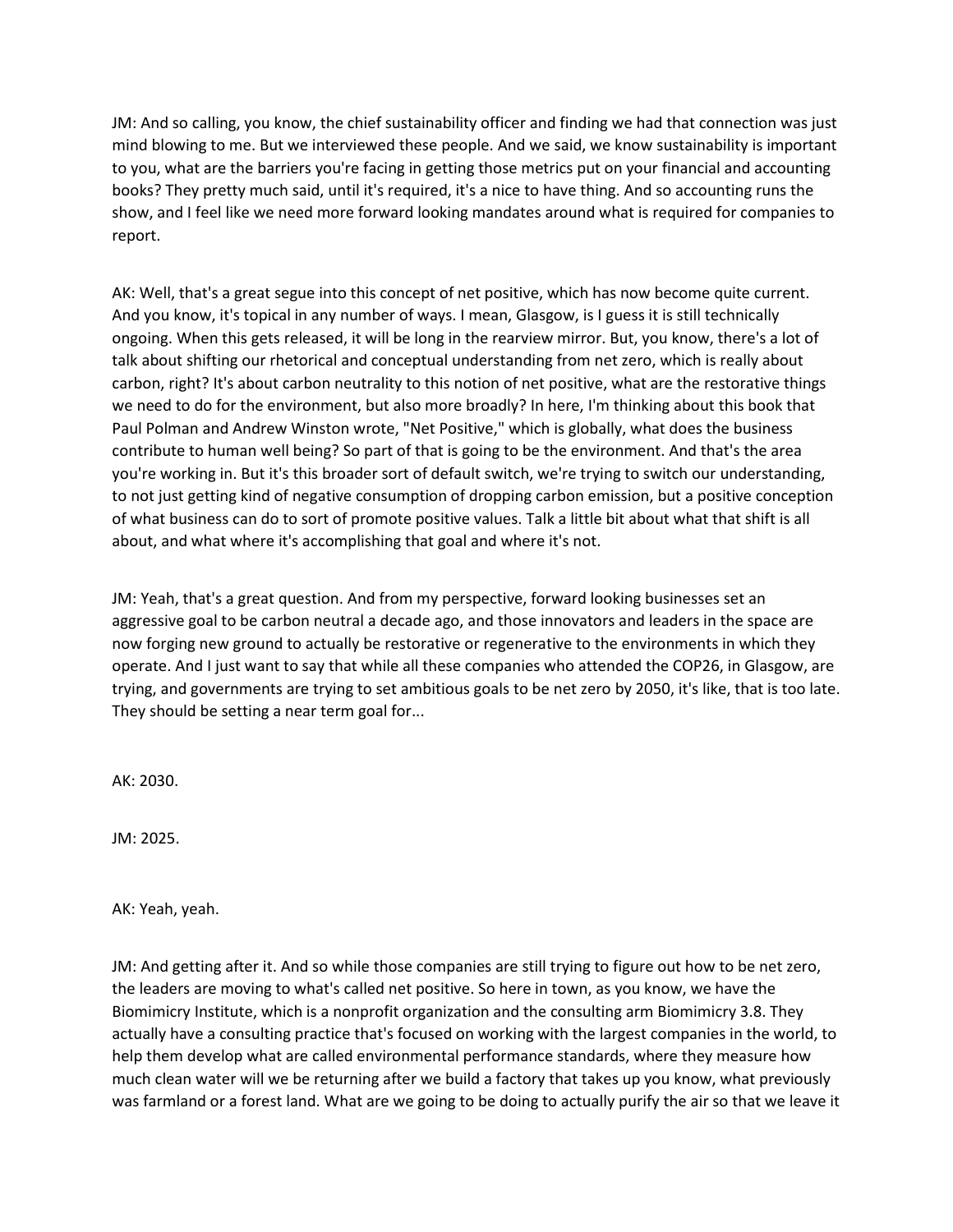cleaner than when we took it into our facility. And an example of this type of thinking is interface floor, they actually have built a factory that functions like a forest. And this idea of thinking of being in harmony with the natural world and being part of it. Again, we can put dollar and cents value on those things. But it requires a different sensibility than most business people have, where they've always viewed nature as a source of extractive inputs that will help them run their business. And they're free, there are no externalities that they have to be responsible for. So this idea of net positive is really changing the equation so that companies think more proactively about leaving the world in a better place than what they found it. And this is just so consistent with the way we think in the west. When we go backpacking, we always think about leaving your campsite cleaner when you leave than when you found it. And so to ask business to kind of be grounded in the local, even while they're these global businesses is a fundamental change that I think will come. But as you said, people are inherently risk averse. And we're so used to the status quo. And when we think about the fundamental philosophical mind shift that is required to reconceptualize this, it is drastic.

AK: Yeah, it's drastic, and it's hard to accomplish across a massive population. So one of the things Pullman and Winston talk about is how important the hearts and mind side of it is for the leadership. And you just spoke to that as well, that it takes a sort of concept shift. But it also takes, at some point, massive shifts of the fuller population that our consumers need to be educated and aware of how that externality of the environment needs to be built into their prices. And if that means higher prices for XYZ product, they need to be educated that that's actually not a higher price. That's just capturing the true cost that has otherwise been externalized. So these are big issues. And it seems like marketing is a kind of key mechanism to bridge that gap between...what you would say is, you know, innovative cutting edge companies that are making this important, but this broader consumer market.

JM: Definitely marketing plays a really big role there in terms of recalibrating what we take to be kind of normal or expected. In fact, at its simplest level marketing is about setting expectations. And if we can think effectively about so much of the work that's being done right now in behavioral economics, about messaging around how to promote behavior change, so that people are nudged in the right path of doing the right thing as opposed to trying to, you know, persuade them or argue with them. I mean, it has to be quite subtle to be effective.

AK: Yeah. And so you use that term nudge, which comes out of behavioral economics and Herbert Gintis has talked quite a bit about this. He sort of explores the evolutionary biology root of this set of questions, that we also have kind of some instinctive natural altruism, but that our marketing and our broader consumer mechanisms don't always tap into. So it's largely a question of which of the two, you know, like the old allegory of the two wolves? Which, which wolf are you feeding? Are you feeding the consumer wolf? Or are you feeding maybe the wolf that recognizes a common stake and altruistic stake in some of these value questions?

JM: Yeah, it's so interesting to think about a wolf having an altruistic stake..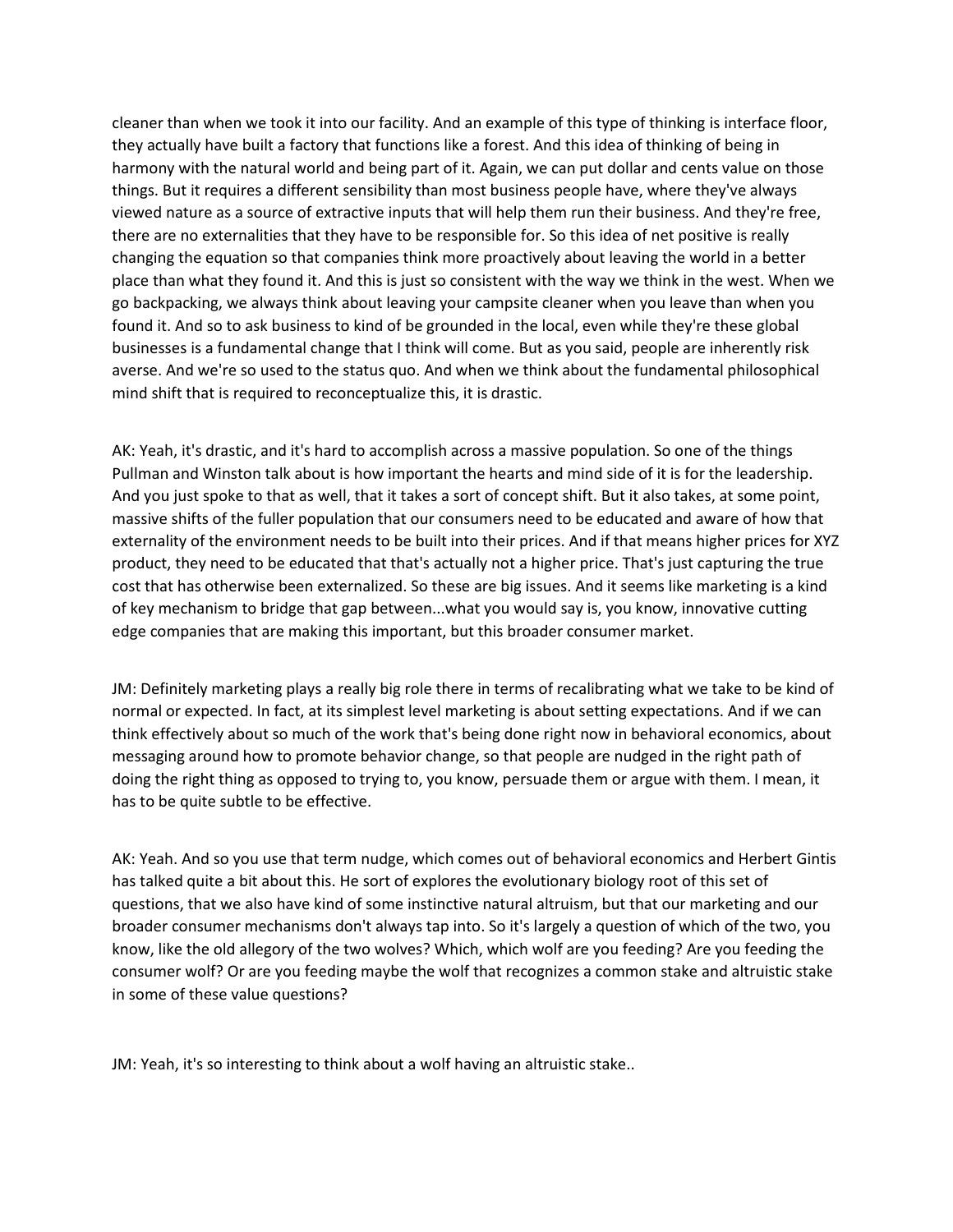AK: Well, they're communal beings.

JM: They are. And in fact, I remember one of my first conversations reaching out across campus was after a lecture that Ray Callaway had given about how nature is red in tooth and claw. And it was a Kropotkin, like approach. And I kind of said, is that always true? And if that's true, then what about, you know, being in harmony with nature? And what does that really look like? And we kind of forged a long term friendship. And again, another research project based on a simple conversation after I heard him lecture when I was trying to build these bridges across campus.

AK: Yeah.

JM: So I do think that as we nudge consumers to, you know, do I want the materialistic side of life? Or do I, am I open to learning about a different way? I think, talking about that today, the day before Thanksgiving is really important, because Thanksgiving is not Thanksgiving for a lot of people, now, it's Black Friday, right? And it's been totally, you know, kind of hijacked in some way by the urge to make sure that the Christmas holiday spending makes everybody profitable from a business perspective. It's just like, how crazy is that?

AK: Yeah, notwithstanding it has to be said the native view of Thanksgiving, right? Which is a whole nother issue about, you know, whether we are true to that set of values, but gratitude. Yeah, it's a it's gratitude and generosity as values that (there) either are a lot of Americans who can accept Thanksgiving as a, you know, both good and bad, right, that it can accomplish both. But I think what you're talking about is this sort of gobbling up of it, pun intended, of this whole other consumer model, that it's that that has invaded almost every aspect of our lives. We can say no to that.

JM: We can. And I was having a conversation yesterday, in fact, with a colleague of mine in Australia, and he's always very curious about our American traditions and holidays. And he said, is Thanksgiving Pagan in some way? I said, Actually, what I recall as a child is the origins were really more around the settlers who came and how the Native Americans helped them survive that first period of time and...

AK: Got them through.

JM: Yeah. And so we kind of went back to some of the issues around crazy, you know, Columbus discovering, quote, unquote, America. And, you know, he's just really curious about how we, as white people in America, reconcile all of this. So I just think the philosophy of understanding what we do as society and how business drives what we do as society, and what we take for granted about that, and how business could actually drive a whole different value system, if they thought that it would be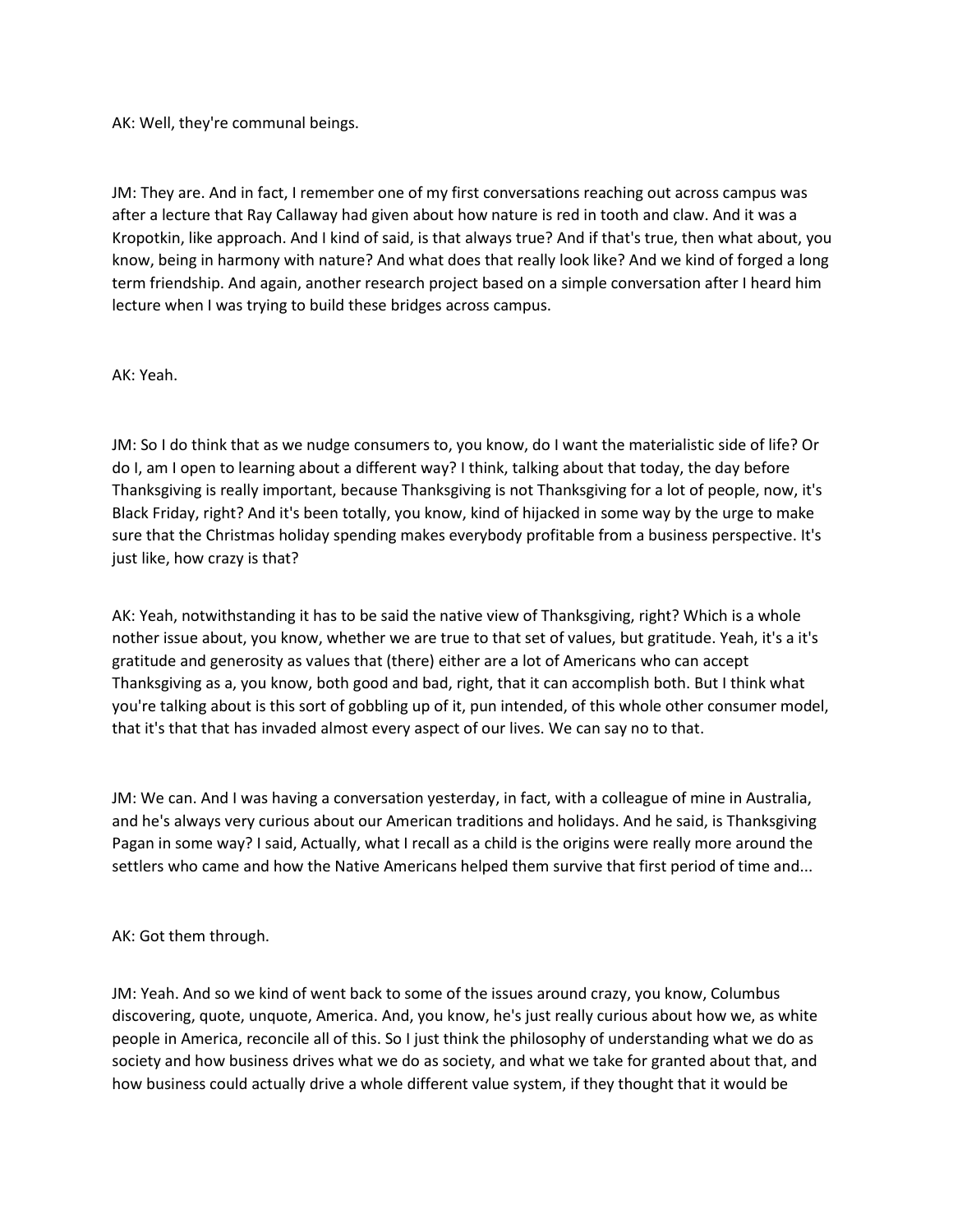profitable.

AK: Right.

JM: And that that bottom line again, going back to the accounting is kind of the key thing, I think.

AK: Yeah, that's excellent. Well, part of what we do on Confluence also is, you know, you've told your journey about how you became a professor, but you hit some bumps in the road, you just you told us about being laid off, right as one of the triggers. And we use this idea of the CV of failures because one of the things we're trying to do is destigmatize discussions, especially among graduate students who might be experiencing imposter syndrome, they might have that feeling which many of us had ourselves when we are in grad school that we don't belong, that that everyone's smarter than we are. And I think you have a great story to tell about that. And I think especially I want to say, because you won't say it, but um, you know, 2008, you were named Regents Professor. So the end of that story is this incredible accomplishment, right, being elevated to the highest rank that you can as a professor, so tell us a little bit about your bumps on the road.

JM: Yeah, certainly. My first job after getting my PhD was at the University of Colorado Boulder. And I was so excited to get back to the west again after doing my years in the Midwest. But it was a pretty tough environment for a woman just I'll be really honest.

AK: Please.

JM: There was quite a bit of sexual based harassment and discrimination. And in fact, the third year that I was there, an external consultant was brought in to the university as a whole. Every female professor was asked to benchmark herself against a male counterpart who had been there the same number of years, had comparable teaching evaluations and comparable research records. And after three years at CU Boulder, I was already 15% behind my next male peer who was hired three years ago, newly minted PhD, teaching evaluations, superb research, record superb, I'd already fallen 15% behind salary. And so it just is an example of the environment I was working in. Also, as a woman, during your pre tenure period, it also happens to be when many women are, their biological clock is ticking. I had two children in Boulder during my pre tenure period. And as a result, when I did go up for tenure, I had asked for a delay on my tenure clock, which is pretty common academically for parental leave. But I was denied that. And so when I went up for tenure, the university did deny me tenure. And at the same time, I think they were quite anxious about the perception that perhaps I was being treated unfairly. And as a result, rather than technically having me denied tenure, they said that they would put me up again in a couple years, like retroactively giving me that the delay on my 10 year clock I had asked for, but I made a decision that I didn't want to work at that place anymore, even though it hurt me deeply. Because I'm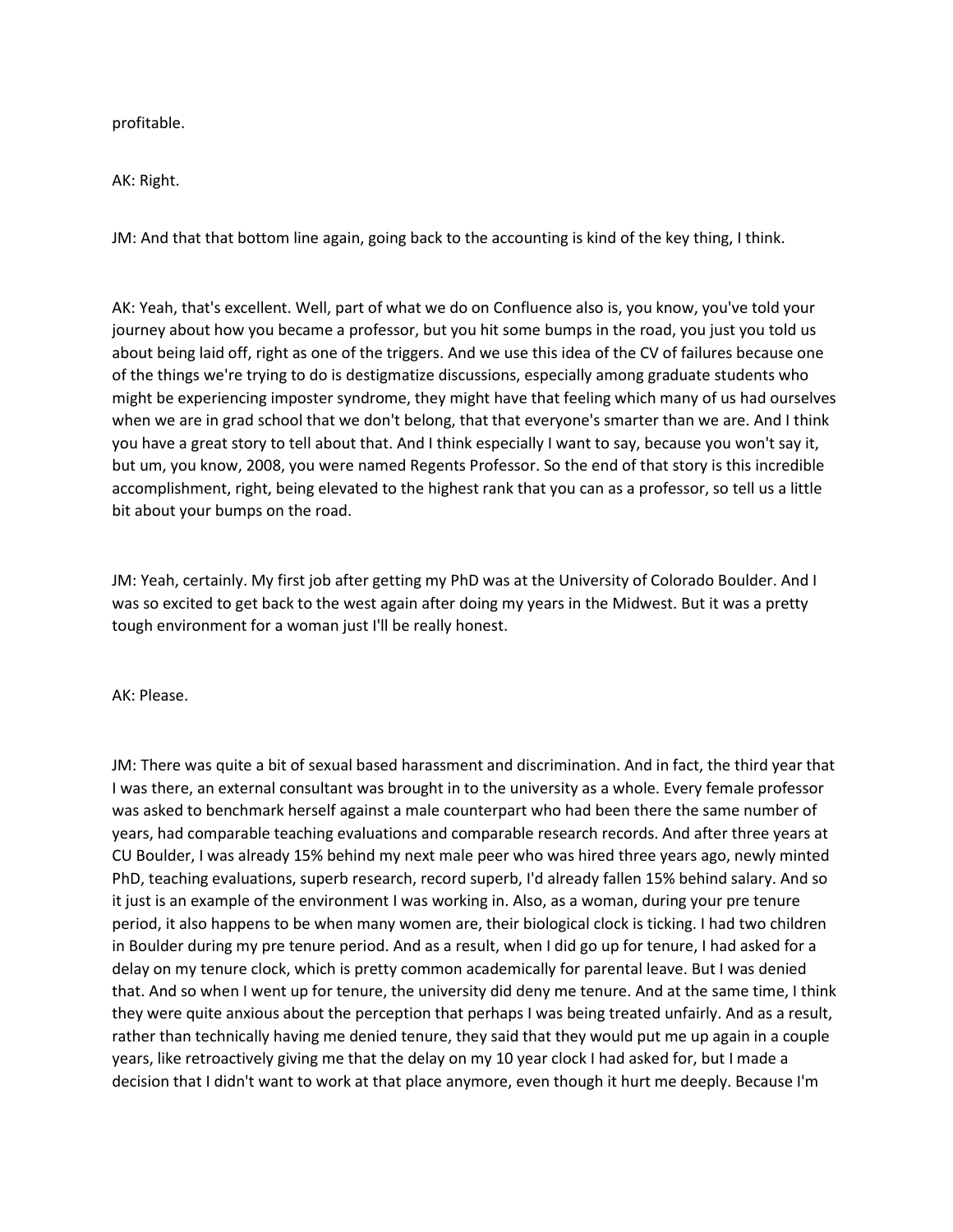somebody who, I believe in excellence. And I feel like merit is always recognized in in that environment.

AK: It wasn't the case.

JM: No. And I was spending so much emotional energy fighting my battles at work. And I had these two little ones at home that I wanted to be pouring my emotional energy into them. And so I did make the decision to leave rather than go up for tenure again, in a year or two, particularly because when that letter came in, I was actually on a maternity leave. It just seemed nonsensical to me.

## AK: Yeah.

JM: And so it's hard to talk about not getting tenure. It's like a deep dark kind of wound, even though I don't feel like it was fair, and that somehow I was not good enough. It was a horrible period in my life.

AK: Yeah. Yeah. I mean, only in retrospect, can you kind of rationalize it, but you can, obviously I can see it you, you can go back to that place and feel it. And it's such a powerful story to tell. You know, obviously, there's been progress. And there's been a lot of change in some fundamental policies, but just this, we have a much more flexible notion of what an academic career ought to look like, or can look like, I think, and I think that's not everywhere, but it's, it's moving in the right direction, and sort of recognizing the importance of honoring people's life paths and their life choices. And recognizing that productivity is about a whole career. It's not about that little narrow bottleneck around tenure, right? It's about generating scholars that are going to keep working hard, and keep doing innovative, interesting things, their whole careers.

JM: Yeah, and from my perspective, it was just such a brutal thing to sort of be forced out is how it felt, even though it was my choice to leave and not go through that again. But it's almost cliche to say that this has been an environment where my career has totally taken off, and it never would have at CU Boulder because I was constantly having to justify why my work was worthy.

AK: Yeah, spending all of your energy on this non productive side of it, rather than just doing your work.

JM: Yeah. And so I never would have written my book, if I was at CU Boulder, you know, that has just opened so many doors for me, I wouldn't have done the cross disciplinary collaboration, because it wasn't valued at that place. I feel like for me, it was the best thing that happened to me, in hindsight, was to not get tenure there. Yeah, seriously.

AK: And that's, and that's part of the reason why we bring these up is it's just, you know, communicate to our graduate students, you know, that your path may take some some turns, right? But you never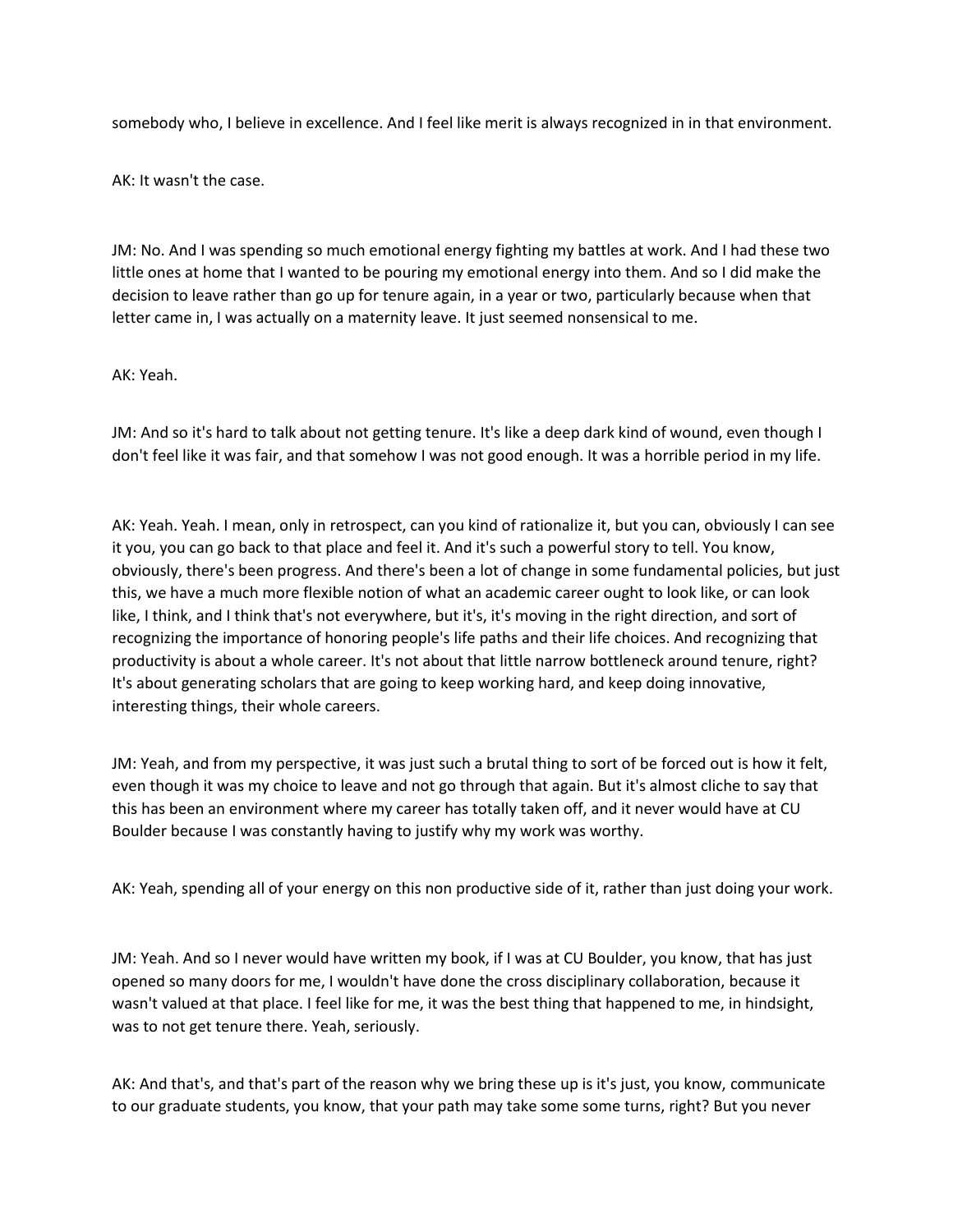know, if you and especially if you focus on your values and focus on you know, what matters to you what you're really trying to achieve that, you know, you can keep moving through and find a different path. And so a great segue into what are you looking for in a graduate student? What jumps out at you when you're when you're working with them? What what kinds of paths do you hope that they'll pursue? What do you want to see them do?

JM: Yeah, that's a great question too. I tend to really be attracted to graduate students who really have kind of a different life path. Because they tend to have a broader base of experience. And I find, I'll use some examples here. They bring a more complex value system to the types of questions that they want to study. And business does tend to be a little bit narrow, and people who come to business think that it is, you know, all about, you know, one thing which is making money. And so for me to work with graduate students who really want to explore how can business engage in regenerative agriculture? And what does that look like? How can we use knowledge of biology to change the way business operates? How can we integrate music and creativity with the rigid hierarchy of the business world? Those kinds of students bring such interesting thought processes, questions and values to the work, that that's something that right away appeals to me. And when we get graduate assistants in the business school, our graduate director kind of knows the kind of connections that will allow me to help that student achieve their full potential as opposed to try to do the round peg square hole kind of thing.

AK: Yeah. What distinguishes graduate education and business from undergrad? What kinds of things are you hoping that, you know, developmentally, intellectually, they're gonna do to kind of differ?

JM: Yeah. So typically, as an undergrad, were teaching students a body of knowledge about how to do things in business, like what is the received knowledge or the frameworks that you would use to make certain decisions? As a graduate student, we really want them to be able to think more strategically about what is the right question we should even be addressing in the first place? And what is the role of values and ethics in guiding what question we're even asking? I think methodologically having really good methods skills about what data can you rely on to actually inform the decision you want to make? And what are the strengths and weaknesses of the data that you have in hand? Increasingly, business is relying on data science and data analytics to inform good decisions. And our students have to have this data literacy that goes far beyond simply, you know, looking at statistics and understanding a confidence interval or something like this, but to actually think algorithmically.

AK: Yeah.

JM: And so it's not an easy thing for students who come from a more conceptual mindset to really train their brain to look at those problems from a different kind of methodological lens.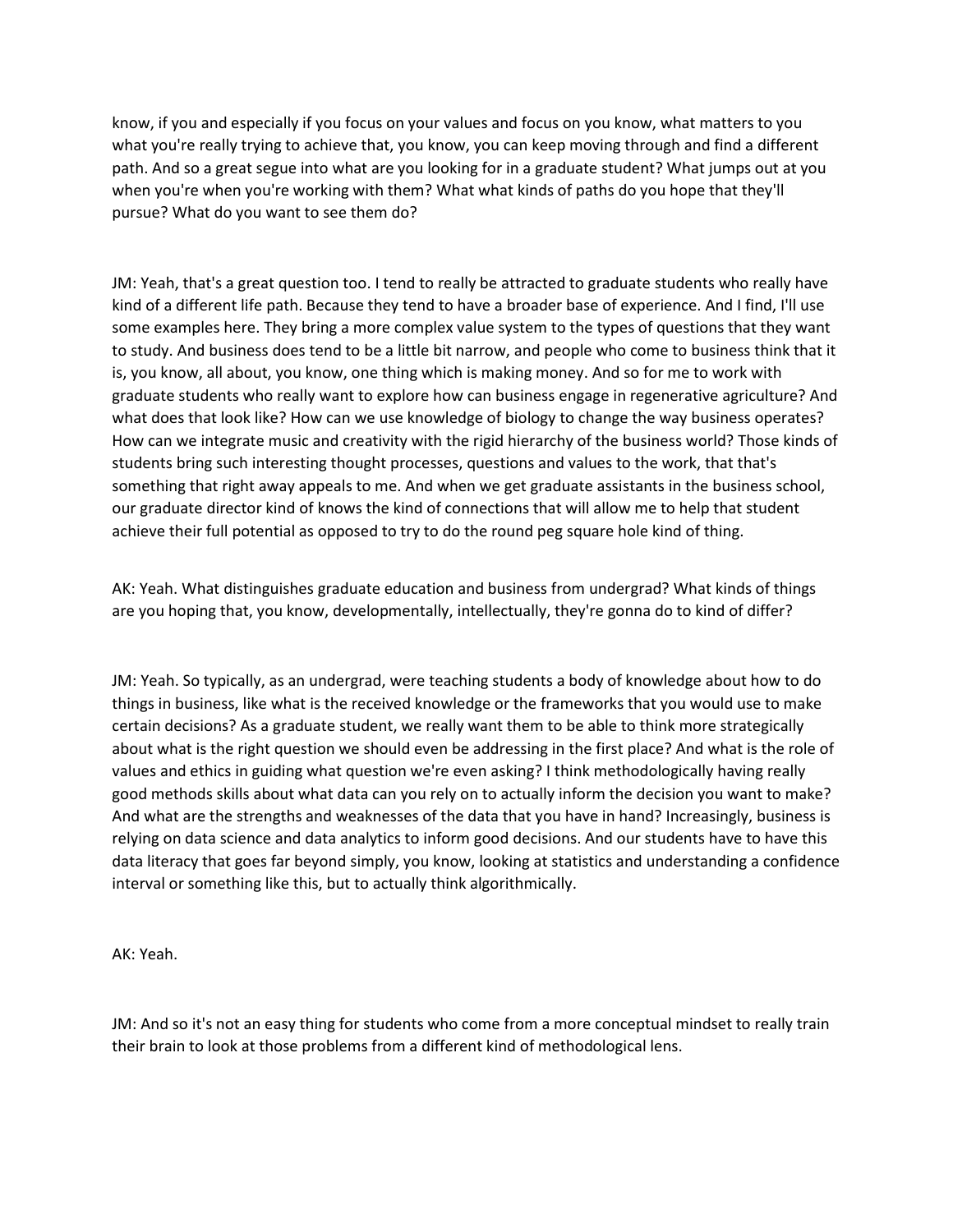AK: Yeah, excellent. And I think your program has had some success, obviously, most of your students are going to be going into business, they're going to be completing their MBAs and going off into business, but some of them kind of head off in the academic path as well. You've had some success in their area as well.

JM: Definitely. So my goal when I work with graduate students is to really identify what are the values that drive a student in terms of what meaning means in their life? What are their passions? For some of them, it does mean going to work in the largest corporations and playing a leadership role. For others, it means going into the nonprofit world and making sure that those nonprofits take advantage of the most cutting edge business tools that they have to achieve their mission. And for some of those students, it does mean going on to get a PhD. And figuring out how can they impart their own knowledge and wisdom to the next generation of students that they will then become the mentors for. And I think those relationships that you have with the students, particularly those that aren't sure where their paths are going to lead to be really open to options and values clarification, because I think a lot of people want to reinvent graduate students kind of in their own vision, kind of like parents want to do to their kids. And that we take a lot of pride as faculty when our students achieve according to our definition of achievement. And just being really open that that looks different for everybody is just so important.

AK: Crucial, yeah. I think I found that most of the graduate mentors across campus that are most known for their mentorship, have that latter attitude. They're not trying to replicate themselves, they're trying to and in fact, they're learning more, in some ways from the graduate students than then they're giving you know, at the at the back end, especially when we're producing PhDs. You know, our PhDs are breaking into new ground, you know. They're teaching our faculty something.

JM: Yeah. 100%

AK: Fantastic. Well, we end every episode the same way. It's our quick hitters. You ready for them?

JM: I am. I'm so excited.

AK: Morning or night person?

JM: Definitely morning.

AK: Western or eastern Montana?

JM: Definitely western.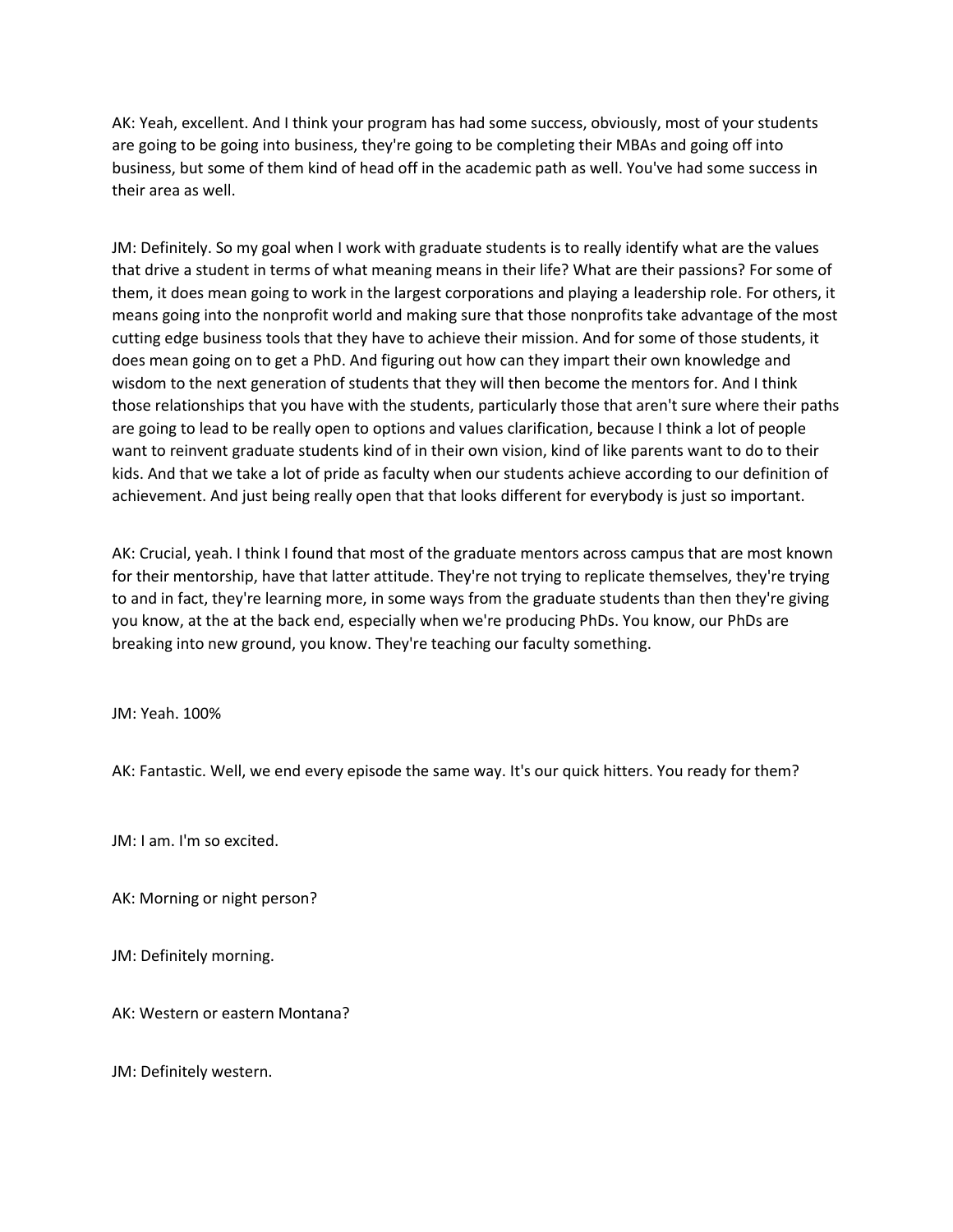AK:: That's pretty definitive. not to offend anyone out there in Billings.

JM: It's the mountains. You know? Yeah. It's like the eastern Montana just starts to feel like the Midwest to me, even though anybody out there is gonna say definitely not.

AK: What's your favorite mountain range?

JM: The Bitterroots.

AK: Those are beautiful. Yellowstone and Glacier?

JM: Definitely Glacier.

AK: Why?

JM: We have a little cabin up there, but it's a timeshare. We only go once a week. But we have made so many memories because we're totally off the grid for a week with our kids. And the minute you don't have WiFi, life changes as a family.

AK: Absolutely. Winter or summer?

JM: That's a tough one. I love...

AK: Good things in both.

JM: Yeah, I love skiing. But I do love summer.

AK: Sunrise or sunset?

JM: Definitely sunset.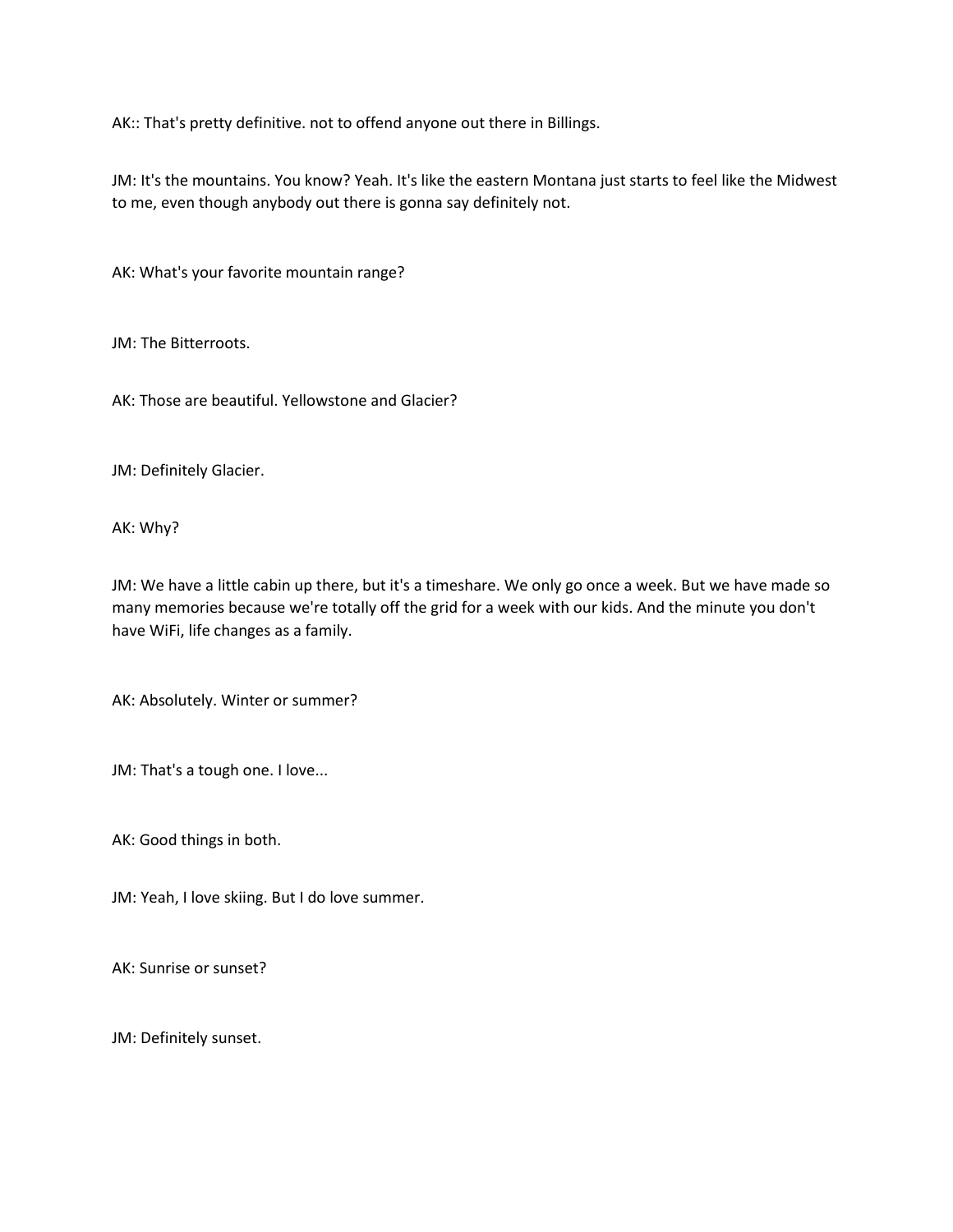AK: Why is that?

JM: There's something about the coolness of the evening, especially on the Rattlesnake Creek where our house is that is just, I don't know, it's a sensory experience. I can't even describe it.

AK: So I don't even have to ask you what your favorite Montana river is. It's the Rattlesnake.

JM: Yeah, we live right there. And just the beauty of the seasons, whether it's ice on the river, or the gushing of the springtime and listening to it, or the mellow summer and taking our little grandbaby out to wade in the water. I mean, honestly, it's every season is beautiful.

AK: And there's something about living on a river where you become a close observer of it, you know, you see it every day and all of its different lighting and the subtle changes that come from that there's a kind of...yeah, yeah, inspiring kind of almost artistic sense of being, you know, close connection to a river.

JM: Yeah. And for me, it's also I feel like my life is really busy. Our lives are always on the go, very frenetic. And there's something about being on the river that just slows me down. And that being present is so important. And it's easier to grab hold of that by the river.

AK: That's good. What's the one piece of music you could listen to for all eternity?

JM: Yeah, so this is really interesting. I have very eclectic music tastes, but I've always loved piano and Eric Satie has this amazingly, it's kind of the mood of the river again, I can just lose myself in it and be present. It's very moody deep music and I love it.

AK: We'll put a we'll put a link in the show notes.

JM: Yeah, definitely.

AK: What's the last voice you hear when you go to sleep at night?

JM: Oh, my God, I just said that I need to be in the moment. But I'm always making a list that I didn't get done in what I forgot to do. And especially in the night, I do some of my best problem solving while I'm sleeping. I'll wake up in the morning. And something that I didn't know wasn't working is solved in my brain. So clearly, I'm very active when I go to sleep.